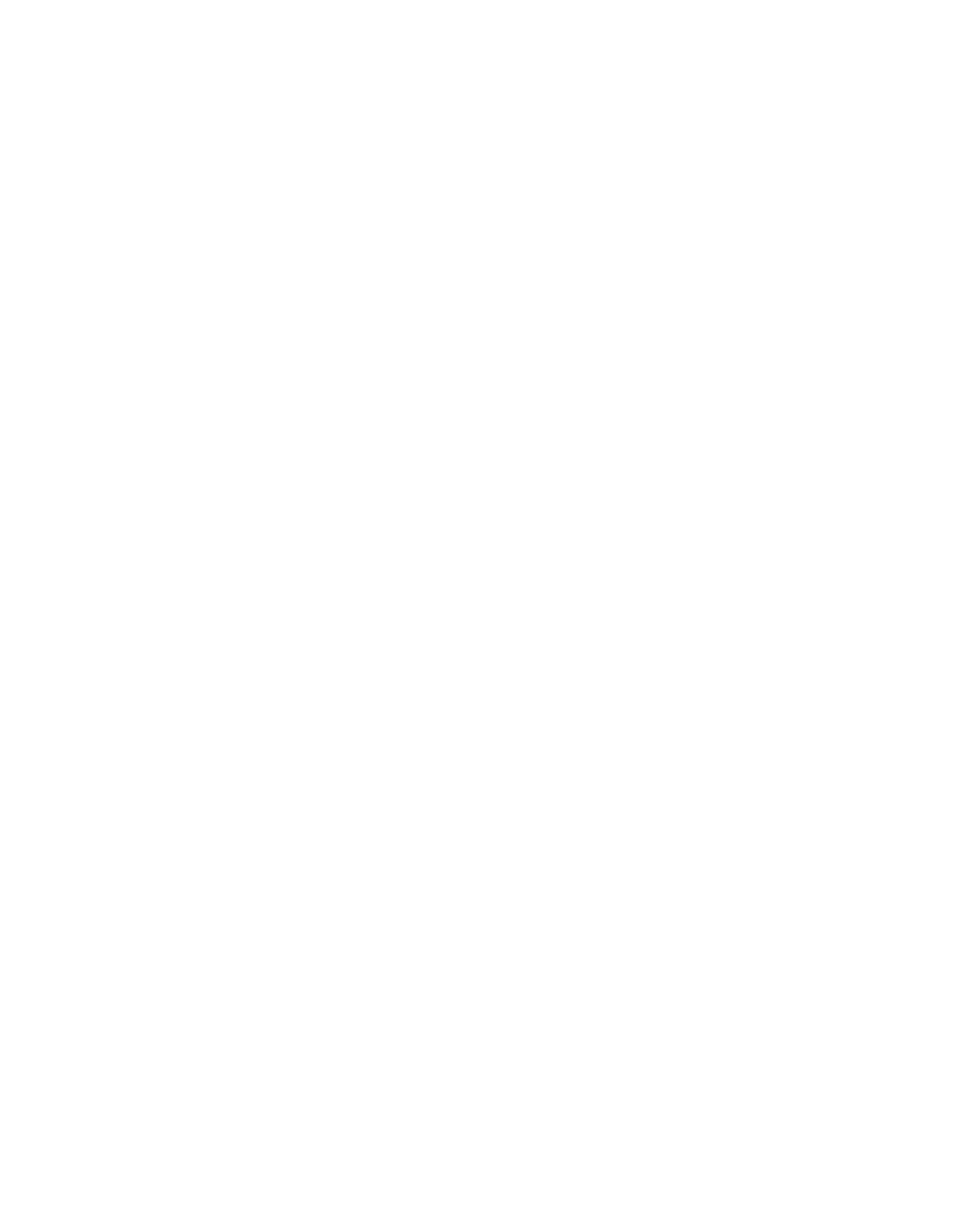| <b>Check One:</b>                                                                                                                                                                                                                                                                                                                   |                                                                                                        |  |                                                     |
|-------------------------------------------------------------------------------------------------------------------------------------------------------------------------------------------------------------------------------------------------------------------------------------------------------------------------------------|--------------------------------------------------------------------------------------------------------|--|-----------------------------------------------------|
| $\Box$ SR HIGH CAMP COUNSELOR (July 18-22)<br>□ JR HIGH CAMP COUNSELOR (July 18-22)<br>$\Box$ KIDS CAMP COUNSELOR (July 25-28)<br>□ KIDS CAMP JR. COUNSELOR (July 25-28)                                                                                                                                                            |                                                                                                        |  | Please affix<br>a recent photo<br>of yourself here. |
|                                                                                                                                                                                                                                                                                                                                     | <b>DISTRICT COUNCIL OF THE ASSEMBLIES OF GOD</b><br><b>CAMP COUNSELOR &amp; STAFF APPLICATION FORM</b> |  |                                                     |
|                                                                                                                                                                                                                                                                                                                                     | PERSONAL INFORMATION                                                                                   |  |                                                     |
|                                                                                                                                                                                                                                                                                                                                     |                                                                                                        |  |                                                     |
|                                                                                                                                                                                                                                                                                                                                     |                                                                                                        |  |                                                     |
| MARITAL STATUS: □ SINGLE □ MARRIED □ OTHER T-SHIRT SIZE (circle one): S M L XL XXL                                                                                                                                                                                                                                                  |                                                                                                        |  |                                                     |
| Do you use tobacco? Drink alcoholic beverages? Use non-prescription drugs?<br>Have you any physical handicaps or conditions preventing you from performing certain types of activities?<br>$\Box$ Yes $\Box$ No If yes, please explain:<br>Have you ever been convicted of a criminal offense (excluding minor traffic violations)? |                                                                                                        |  |                                                     |
|                                                                                                                                                                                                                                                                                                                                     |                                                                                                        |  |                                                     |
|                                                                                                                                                                                                                                                                                                                                     | <b>CHURCH ACTIVITY</b>                                                                                 |  |                                                     |
|                                                                                                                                                                                                                                                                                                                                     |                                                                                                        |  |                                                     |
|                                                                                                                                                                                                                                                                                                                                     |                                                                                                        |  |                                                     |
|                                                                                                                                                                                                                                                                                                                                     | <b>EDUCATION</b>                                                                                       |  |                                                     |
| Circle the last year of education completed: HIGH SCHOOL 9 10 11 12 COLLEGE 1 2 3 4                                                                                                                                                                                                                                                 |                                                                                                        |  |                                                     |
| Major/Degree:                                                                                                                                                                                                                                                                                                                       | School honors/activities:                                                                              |  |                                                     |
|                                                                                                                                                                                                                                                                                                                                     |                                                                                                        |  |                                                     |
|                                                                                                                                                                                                                                                                                                                                     | <b>WORK EXPERIENCE</b>                                                                                 |  |                                                     |
|                                                                                                                                                                                                                                                                                                                                     |                                                                                                        |  |                                                     |
| List previous Camp experience:                                                                                                                                                                                                                                                                                                      |                                                                                                        |  |                                                     |

List any gifts, callings, training, education, or other factors that have prepared you for children/youth work:

-Continued on reverse-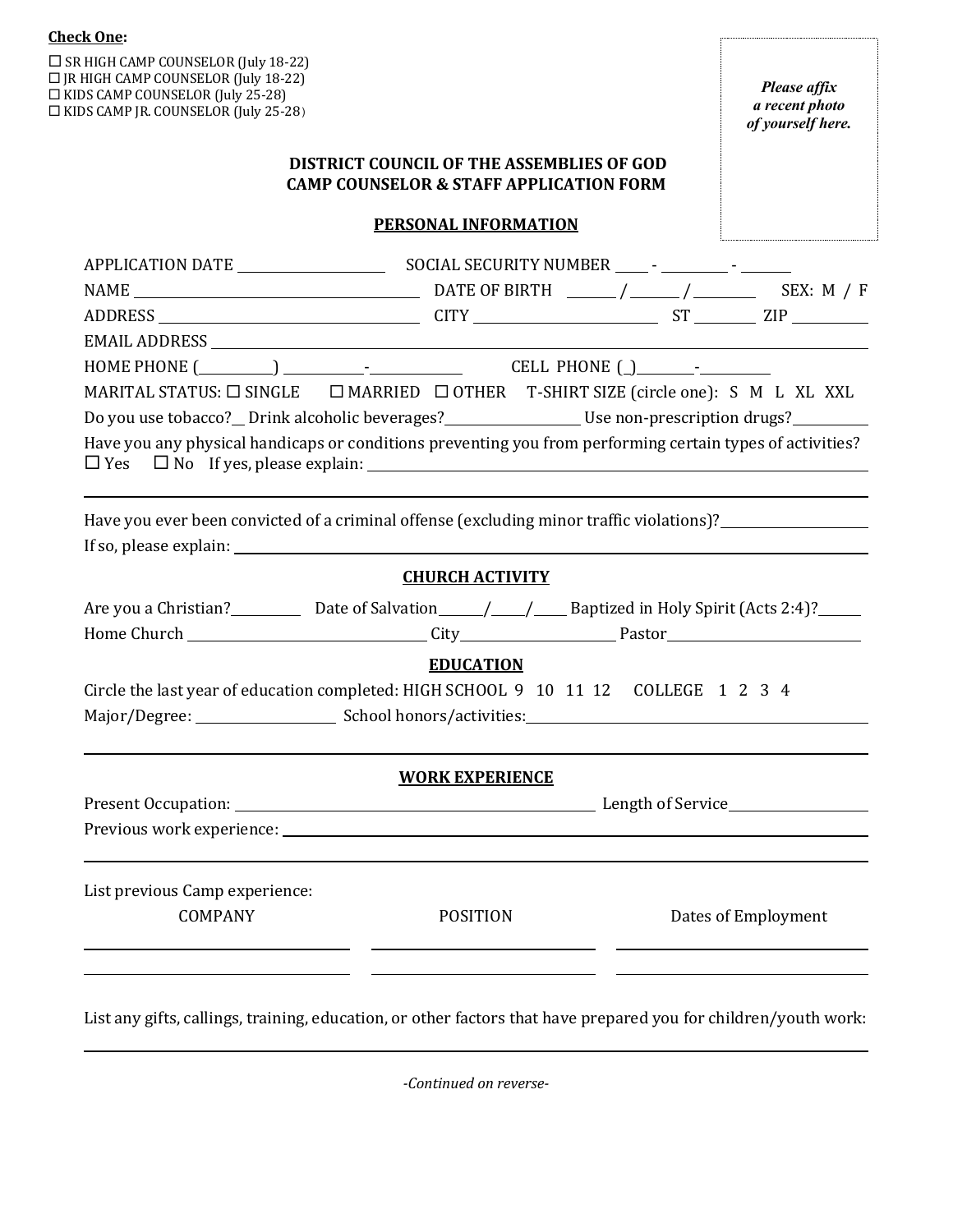#### **PERSONAL REFERENCES**

Please print name and complete address of a Pastor, Ministry Leader and Non-Church person who are not relatives. REFERENCE FORMS SHOULD NOT BE COMPLETED BY RELATIVES AND WILL NOT BE ACCEPTED. These references are required before your application can be considered.

|                                 |                 |  | $\overline{\text{Zip}}$                                                                                                                                                                                                        |  |
|---------------------------------|-----------------|--|--------------------------------------------------------------------------------------------------------------------------------------------------------------------------------------------------------------------------------|--|
|                                 |                 |  |                                                                                                                                                                                                                                |  |
|                                 |                 |  | Zip and the same of the same of the same of the same of the same of the same of the same of the same of the same of the same of the same of the same of the same of the same of the same of the same of the same of the same o |  |
| Non-Church Non-<br>Home Address | ST <sub>2</sub> |  |                                                                                                                                                                                                                                |  |

# **CAMP COUNSELOR REQUIREMENTS**

**Please note:** The term CAMP COUNSELOR in no way denotes any formal training or certification as a professional counselor. **Camp Counselors** are simply volunteers helping with the Camping program in the supervision of campers.

**Camp Counselor Age Requirements are as follows: SENIOR HIGH** - 21 years & older; **JUNIOR HIGH** - 19 years & older; KIDS CAMP - 18 years & older. (Junior Counselors for Kids Camp ONLY - 16 & 17 years old)

**Counselor Orientation:** Youth Camp Counselors are required to arrive at the Camp on **Sunday evening by 6:30** for orientation, prior to the first day of the Camp week. Kids Camp Counselors are required to attend orientation on the Saturday before Kids Camp at the District Office. Campers must not arrive before registration on Monday. NO EXCEPTIONS!

## **APPLICANT'S STATEMENT OF TRUTH AND COMMITMENT**

The information contained in this application is correct to the best of my knowledge. I authorize any references or churches listed in this application to give you any information they may have regarding my character and fitness for children/youth work, and I release all such references from liability for any damage that may result from furnishing such evaluations to you.

Should my application be accepted, I pledge myself to a cooperative ministry with the director of the District Camp. I will maintain discipline and a spirit that exemplifies Christ at all times and refrain from unscriptural conduct in the performance of my services on behalf of the District. I will put the physical, mental and spiritual welfare of the campers as my first priority.

I also understand that without exception, I am expected to, and agree to arrive on Sunday by **6:30pm for Youth Camp counselor and staff orientation and on Saturday morning for Kids Camp** counselor and staff orientation unless otherwise advised by the Camp Director.

**Applicant's signature \_\_\_\_\_\_\_\_\_\_\_\_\_\_\_\_\_\_\_\_\_\_\_\_\_\_\_\_\_\_\_\_\_\_\_\_\_\_ Date \_\_\_\_\_\_\_\_\_\_\_\_\_\_\_\_\_\_**

**PLEASE MAIL BY June 1st TO: NJYM CAMPS PO Box 100 Burlington, NJ 08016** \*\*ALL applicants must include a recent photo. *Your application will be considered incomplete without it.*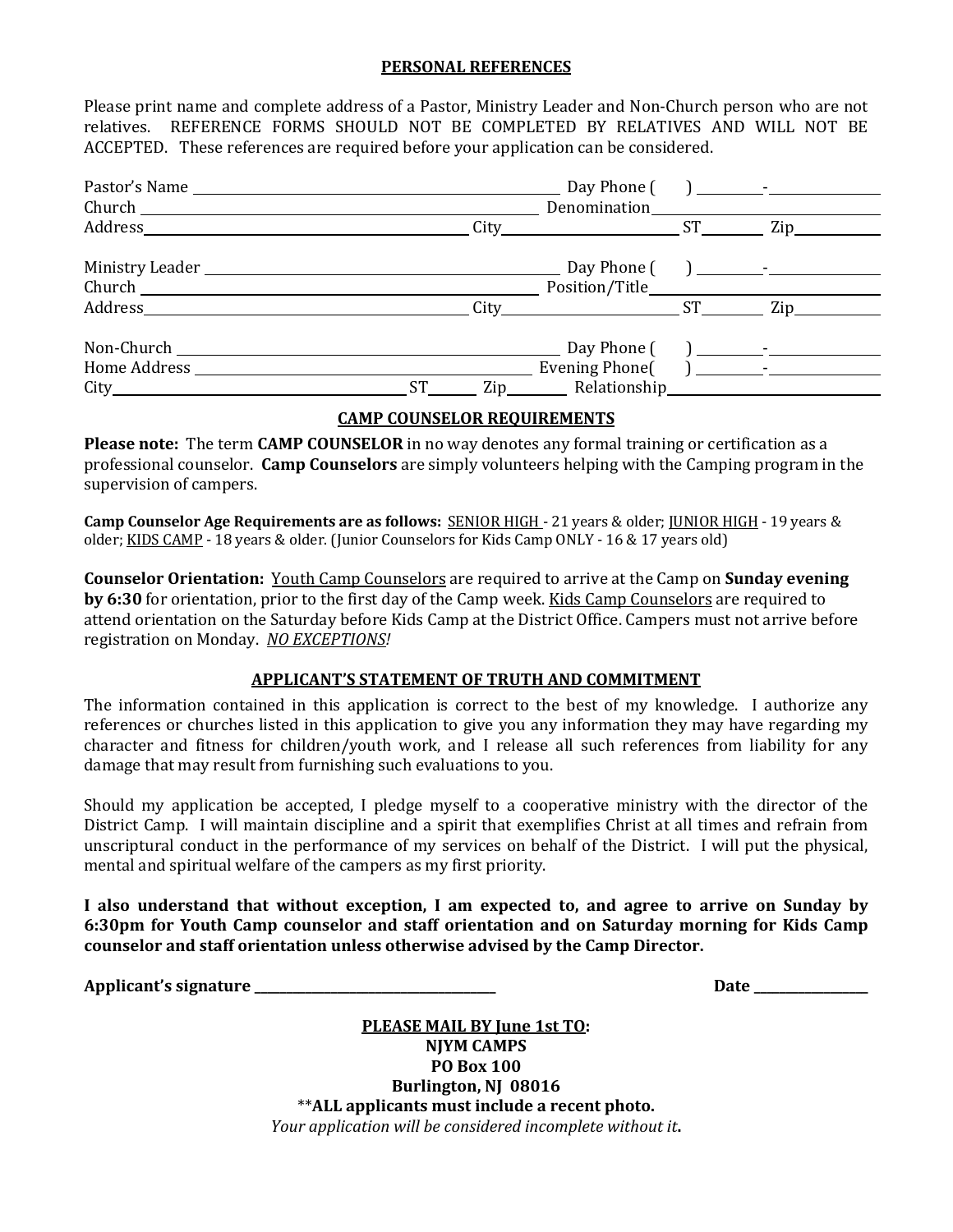## **HEALTH INFORMATION**

|                                                                                                                                                 | Have you received the Varicella virus (chicken pox)                                                                                                                                                                                     | $\Box$ Yes $\Box$ No     |                       |
|-------------------------------------------------------------------------------------------------------------------------------------------------|-----------------------------------------------------------------------------------------------------------------------------------------------------------------------------------------------------------------------------------------|--------------------------|-----------------------|
| Is your health:                                                                                                                                 | $\Box$ Good<br>$\square$ Excellent<br>$\square$ Fair                                                                                                                                                                                    | $\Box$ Poor              |                       |
|                                                                                                                                                 | Please check if you suffer from any of the following chronic conditions:                                                                                                                                                                |                          |                       |
| $\Box$ Diabetic<br>$\Box$ Asthmatic<br>$\Box$ Epileptic<br>$\square$ Insect sting reaction<br>$\square$ Tubes in ears<br>$\Box$ Overheat easily | $\Box$ Kidney condition<br>$\Box$ Heart problems<br>□ Hypertension/High Blood Pressure<br>$\Box$ Fainting/dizzy spells<br>$\Box$ Sinus / Migraine headaches<br>$\hfill\Box\text{ Allergies - List:}\_ \textit{\_} \_ \textit{\_}$       |                          |                       |
|                                                                                                                                                 | Have you been hospitalized or had major surgery in the last six months? ___________________________                                                                                                                                     |                          |                       |
|                                                                                                                                                 |                                                                                                                                                                                                                                         |                          |                       |
|                                                                                                                                                 | Other medical facts we should know in the event that you would require emergency medical treatment (e.g. drug                                                                                                                           |                          |                       |
|                                                                                                                                                 | <b>EMERGENCY CONTACT INFORMATION</b><br>(to be notified in the event of an emergency or illness)                                                                                                                                        |                          |                       |
|                                                                                                                                                 |                                                                                                                                                                                                                                         |                          | Phone $(\_\_) \_\_$ - |
|                                                                                                                                                 |                                                                                                                                                                                                                                         |                          |                       |
|                                                                                                                                                 | Business Name ______________________City/State _________________________________                                                                                                                                                        |                          |                       |
|                                                                                                                                                 | <b>INSURANCE INFORMATION</b>                                                                                                                                                                                                            |                          |                       |
|                                                                                                                                                 |                                                                                                                                                                                                                                         |                          |                       |
| coughs, etc., are not covered.                                                                                                                  | Note: Camp Insurance covers accidents or illnesses that occur at Camp only. Pre-existing conditions such as colds,                                                                                                                      |                          |                       |
|                                                                                                                                                 |                                                                                                                                                                                                                                         | <b>MEDICAL RELEASE**</b> |                       |
| certified medical.                                                                                                                              | In the event that I am unable to respond and my spouse (if applicable) can not be notified of necessary emergency<br>surgery or other medical treatment, I desire to be treated in the manner recommended by the attending physician or |                          |                       |
|                                                                                                                                                 |                                                                                                                                                                                                                                         |                          |                       |
|                                                                                                                                                 | **If you are under 18 years of age, your parent or guardian must sign the Parental Consent/ Medical                                                                                                                                     |                          |                       |

*-Continued on reverse-*

*Release statement on the back of this form.*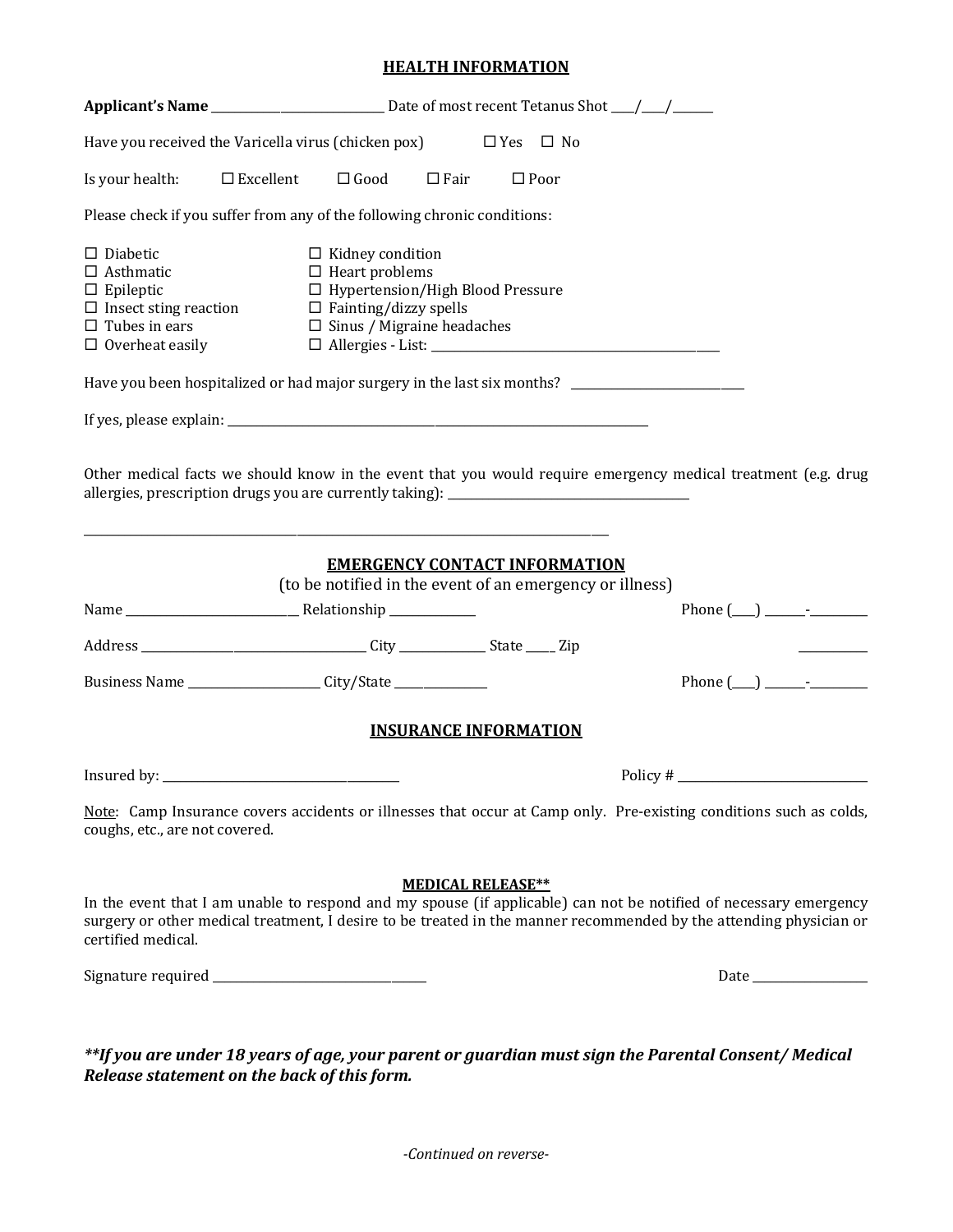# **PARENTAL CONSENT / MEDICAL RELEASE**

Individuals under 18 years of age **must** have the following statement signed by your parent or legal guardian.

As parent or guardian of \_\_\_\_\_\_\_\_\_\_\_\_\_\_\_\_\_\_\_\_\_\_\_\_\_\_\_\_\_\_\_, I hereby grant permission for my son/daughter to serve as a camp counselor for the week(s) of \_\_\_\_\_\_\_\_\_\_\_\_\_\_\_. I also hereby authorize and request any hospital emergency staff physician to administer such treatment and any procedure which in their judgment is necessary for the well-being of my son/daughter.

**Signature of Parent or Guardian Date** 

\_\_\_\_\_\_\_\_\_\_\_\_\_\_\_\_\_\_\_\_\_\_\_\_\_\_\_\_\_\_\_\_\_\_\_\_\_\_\_\_\_\_

\_\_\_\_\_\_\_\_\_\_\_\_\_\_\_\_\_\_\_\_\_\_\_\_\_\_\_\_\_\_\_\_\_\_\_\_\_\_\_\_\_\_ \_\_\_\_\_\_\_\_\_\_\_\_\_\_\_\_

**Please print name** 

Please return this form with your application and recent photo to:

**NJYM CAMPS PO Box 100 Burlington, NJ 08016**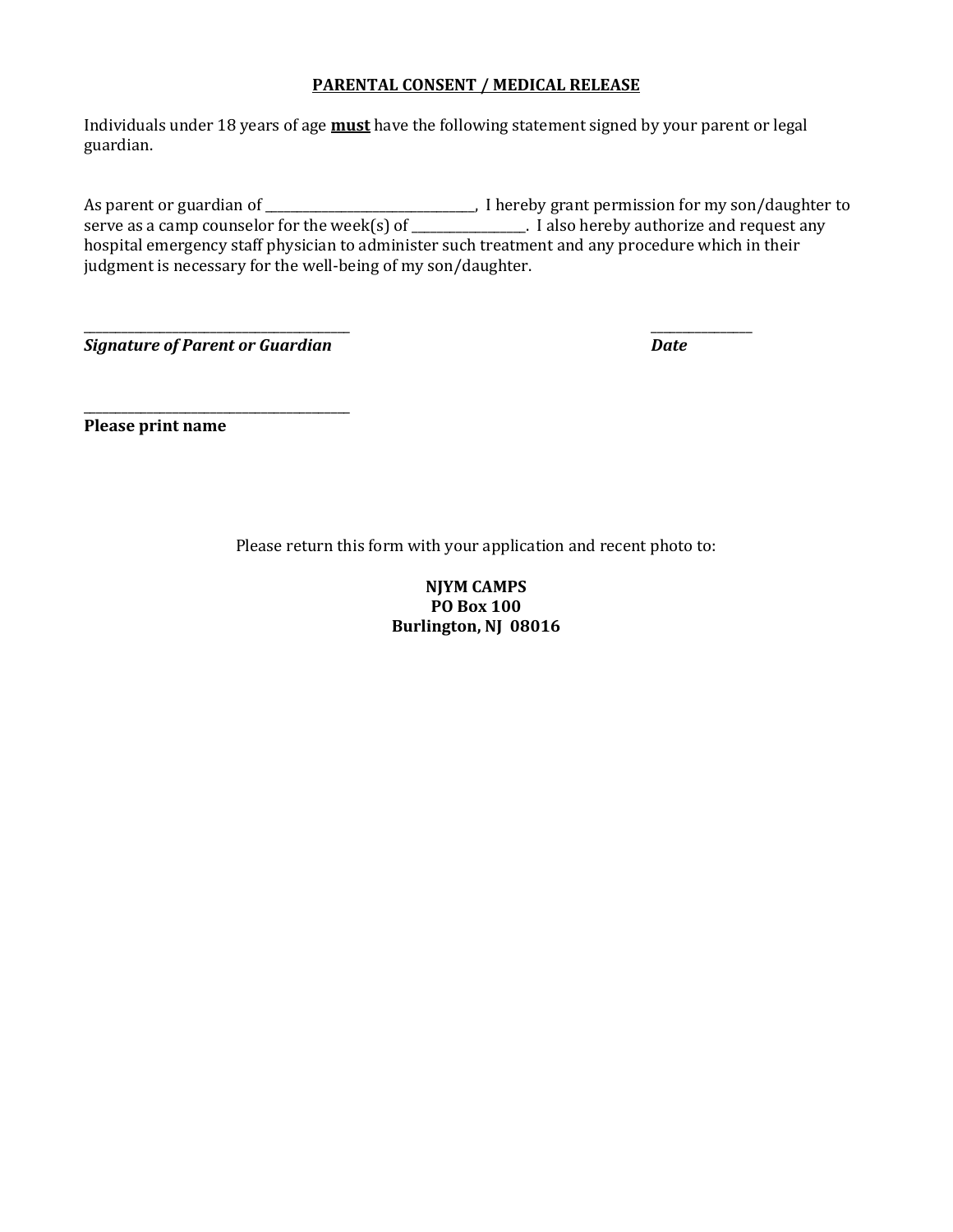# **NEW JERSEY ASSEMBLIES OF GOD CAMPS**

# **AUTHORIZATION FOR RELEASE OF INFORMATION**

In connection with any application for volunteer service with NJ Assemblies of God Camps, I authorize NJ Assemblies of God Camps and their respective agents to solicit background information relative to my criminal history, driving record, and reference $(s)$ .

I AUTHORIZE, WITHOUT RESERVATION, ANY PERSON, AGENCY, OTHER ENTITY CONTACTED BY THE NI ASSEMBLIES OF GOD CAMPS OR THEIR AGENTS, TO FURNISH THE ABOVE MENTIONED INFORMATION.

I release NJ Assemblies of God Camps, their respective employees, agents and all persons, agencies, and entities providing information or reports about me from any and all liability arising out of the release of any such information or reports.

| <b>INFORMATION REQUIRED</b>                                                                                                    | PLEASE COMPLETE INFORMATION BELOW |
|--------------------------------------------------------------------------------------------------------------------------------|-----------------------------------|
| <b>Full Name (Please Print):</b>                                                                                               |                                   |
| Date of Birth:                                                                                                                 |                                   |
| <b>Place of Birth:</b><br>(City, County, State)                                                                                |                                   |
| <b>AKA or Maiden Name:</b>                                                                                                     |                                   |
| <b>Social Security:</b>                                                                                                        |                                   |
| <b>Current Address:</b><br>(Address, City, State, Zip Code, County)                                                            |                                   |
| Length of time at present address:                                                                                             |                                   |
| <b>Previous Address:</b><br>(Address, City, State, Zip Code, County)<br>If current address it less than two years<br>$\bullet$ |                                   |

*AUTHORIZAITION SIGNATURE DATE*

*PARENT/GUARDIAN SIGANTURE (IF APPLICANT IS UNDER 18) DATE*

**STATE OF \_**  $\int$  SS. **COUNTY OF \_\_\_\_\_\_\_\_\_\_\_\_\_\_\_\_\_\_\_\_\_\_)**

On this \_\_\_\_\_ day of \_\_\_\_\_\_\_\_\_, 20\_\_, before me, \_\_\_\_\_\_\_\_\_\_\_\_\_\_\_\_\_\_\_, a Notary Public in and for said state personally appeared \_\_\_\_\_\_\_\_\_\_\_\_\_\_\_\_\_\_\_\_\_\_\_, known to me to be the person who executed the within agreement and acknowledged to me that he/she executed the same for the purposes therein stated.

WITNESS my hand and official seal the day and year in this certificate first above written. *(SEAL)* 

\_\_\_\_\_\_\_\_\_\_\_\_\_\_\_\_\_\_\_\_\_\_\_\_\_\_\_\_\_\_\_\_\_\_\_\_\_\_ \_\_\_\_\_\_\_\_\_\_\_\_\_\_\_\_\_\_\_\_ Notary Public in and for said County and State My commission expires

**NOTARY PUBLIC**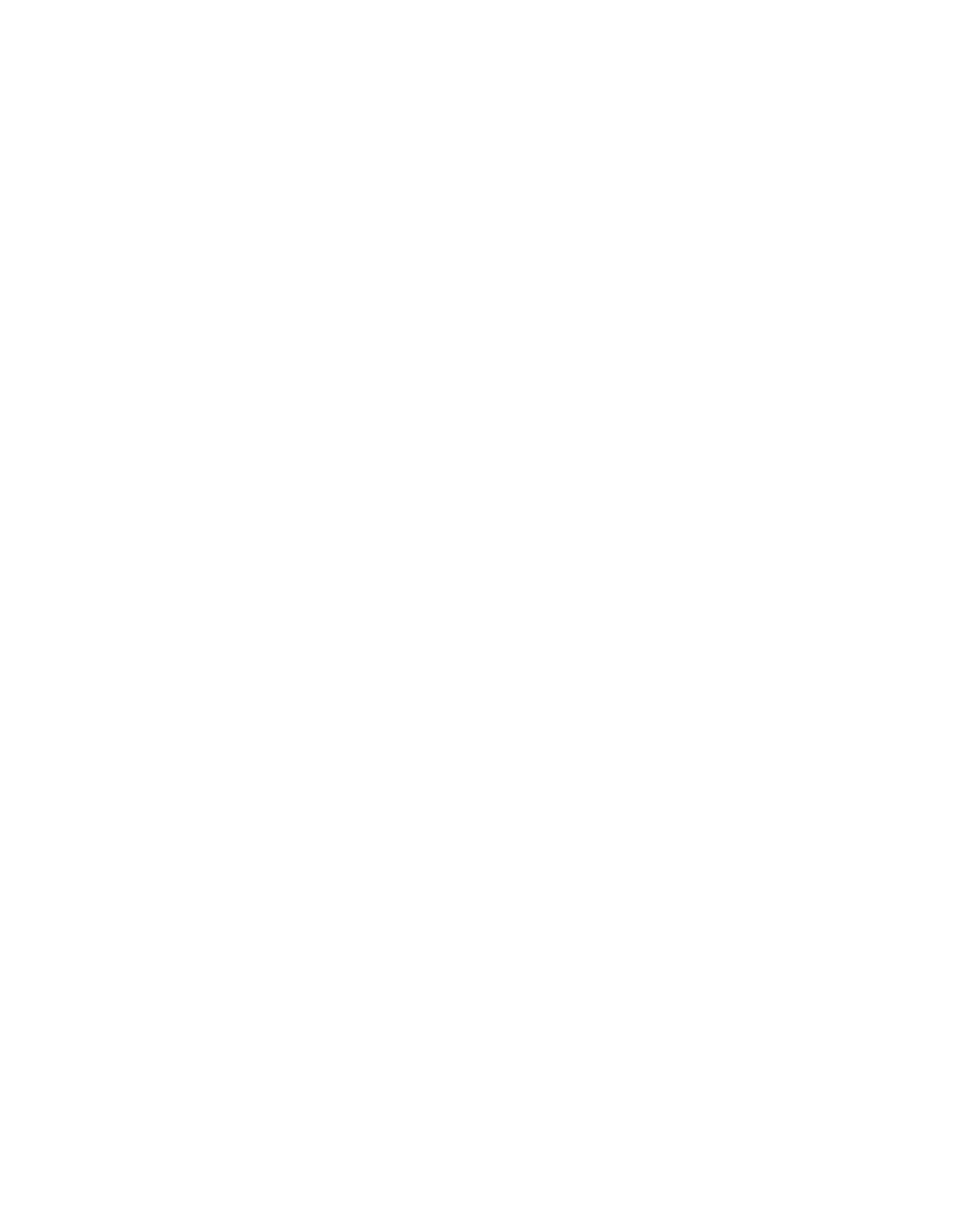

|     | TO BE COMPLETED BY APPLICANT                                                                                                                                                                                                                                                                                                                                                                                                                                                                                                                                                   |  |  |  |  |  |  |
|-----|--------------------------------------------------------------------------------------------------------------------------------------------------------------------------------------------------------------------------------------------------------------------------------------------------------------------------------------------------------------------------------------------------------------------------------------------------------------------------------------------------------------------------------------------------------------------------------|--|--|--|--|--|--|
|     | Position you are applying for: $\Box$ Camp Counselor* $\Box$ Other Staff ____________                                                                                                                                                                                                                                                                                                                                                                                                                                                                                          |  |  |  |  |  |  |
|     | I, ___________________________ (print applicant's name) am applying to serve on staff at the NJ District Camps in the<br>capacity indicated above. My service will involve the supervision or custody of minors. The NJ District cannot process<br>my application any further until this reference, fully completed and signed, is received at the District Office. I have<br>carefully read this entire form and authorize the release of any/all given herein to the District to be deemed<br>confidential between you and the NJ District Council of the Assemblies of God. |  |  |  |  |  |  |
|     | <b>Applicant's Signature</b><br><b>Date</b>                                                                                                                                                                                                                                                                                                                                                                                                                                                                                                                                    |  |  |  |  |  |  |
|     | TO THE APPLICANT'S PASTOR                                                                                                                                                                                                                                                                                                                                                                                                                                                                                                                                                      |  |  |  |  |  |  |
|     | We would appreciate your complete and confidential answers to the following questions. IF YOU ARE<br>RELATED TO THE APPLICANT, PLEASE GIVE THIS FORM TO A STAFF PASTOR OR BOARD MEMBER.                                                                                                                                                                                                                                                                                                                                                                                        |  |  |  |  |  |  |
| 1.  |                                                                                                                                                                                                                                                                                                                                                                                                                                                                                                                                                                                |  |  |  |  |  |  |
|     |                                                                                                                                                                                                                                                                                                                                                                                                                                                                                                                                                                                |  |  |  |  |  |  |
| 2.  | $\Box$ Yes<br>$\square$ No<br>Do you believe the applicant is a committed Christian?<br>$\Box$ Not sure                                                                                                                                                                                                                                                                                                                                                                                                                                                                        |  |  |  |  |  |  |
| 3.  | To what extent is the applicant involved in your church?<br>$\Box$ No involvement $\Box$ Slightly involved $\Box$ Involved Very involved                                                                                                                                                                                                                                                                                                                                                                                                                                       |  |  |  |  |  |  |
| 4.  | In what form of Christian service has the applicant been engaged? Briefly evaluate his/her success:                                                                                                                                                                                                                                                                                                                                                                                                                                                                            |  |  |  |  |  |  |
|     |                                                                                                                                                                                                                                                                                                                                                                                                                                                                                                                                                                                |  |  |  |  |  |  |
| 5.  |                                                                                                                                                                                                                                                                                                                                                                                                                                                                                                                                                                                |  |  |  |  |  |  |
| 6.  | Have you ever observed, associated or worked with the applicant in any connection with working with children                                                                                                                                                                                                                                                                                                                                                                                                                                                                   |  |  |  |  |  |  |
| 7.  | In your opinion, is the applicant able to control children without going to extremes? ________________________                                                                                                                                                                                                                                                                                                                                                                                                                                                                 |  |  |  |  |  |  |
| 8.  | Are you aware of any emotional, mental or physical limitations of the applicant that would hinder the applicant's                                                                                                                                                                                                                                                                                                                                                                                                                                                              |  |  |  |  |  |  |
| 9.  | To your knowledge, has the applicant ever been convicted of child neglect, child abuse or a crime involving actual<br>or attempted sexual molestation of a minor? $\Box$ Yes $\Box$ No                                                                                                                                                                                                                                                                                                                                                                                         |  |  |  |  |  |  |
| 10. | To your knowledge, has the applicant ever been charged, convicted or pled guilty to a criminal offense (excluding<br>minor traffic violations). $\Box$ Yes $\Box$ No                                                                                                                                                                                                                                                                                                                                                                                                           |  |  |  |  |  |  |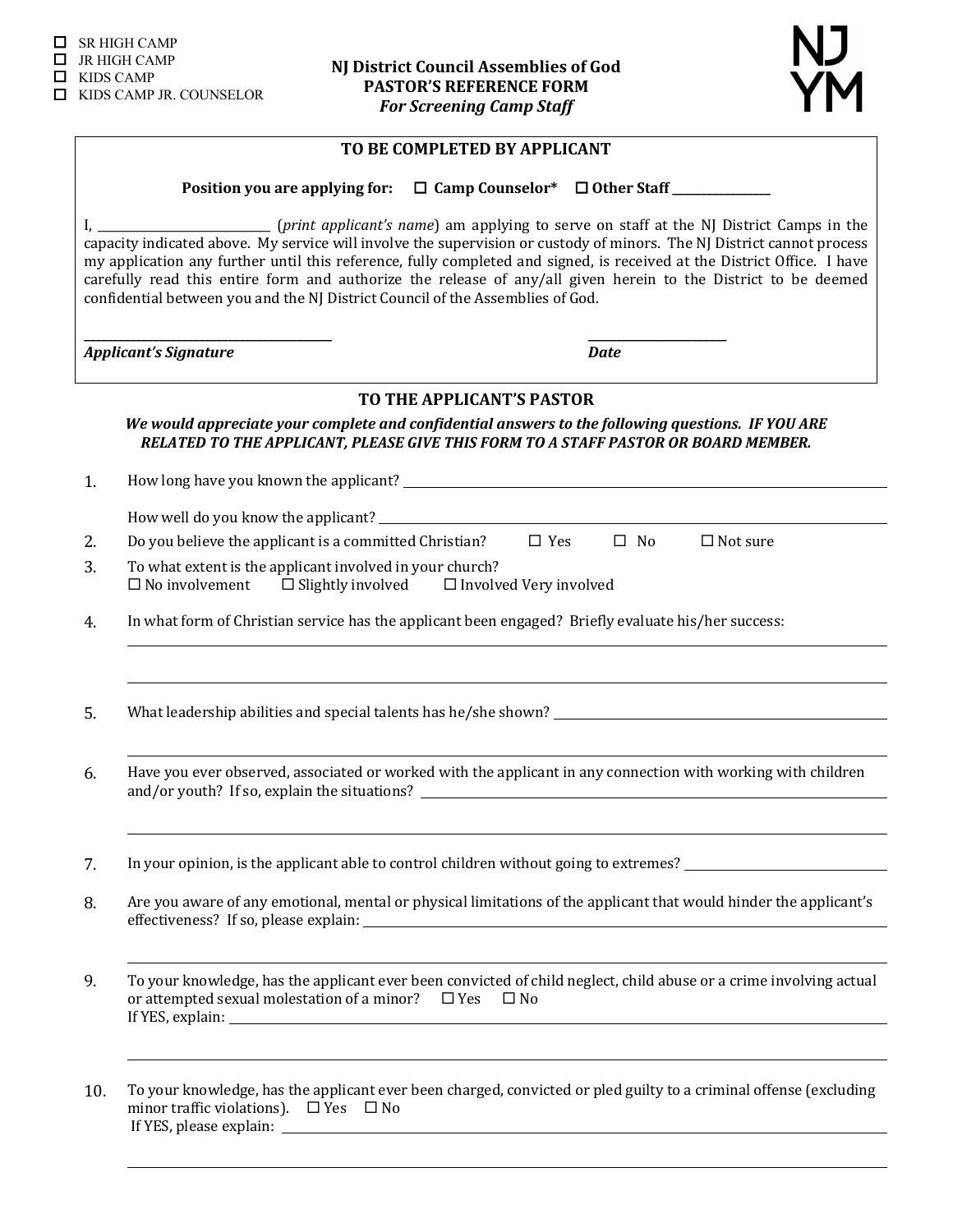11. To your knowledge:

Is the applicant presently dependent upon illegal substance/drugs, alcohol or tobacco?  $\square$  Yes  $\square$  No Ever been hospitalized or treated for alcohol or substance abuse?  $\square$   $\square$   $\blacksquare$   $\blacksquare$   $\blacksquare$   $\square$  No Ever been arrested or convicted for the sale of drugs?  $\square$   $\square$  Yes  $\square$  No

If your answer is "YES" to any of these, please explain on a separate page.

12. How do you rate this person in the following areas?

|                                 | <b>EXCELLENT</b> | <b>GOOD</b> | <b>FAIR</b> | <b>POOR</b> | <b>COMMENTS</b> |
|---------------------------------|------------------|-------------|-------------|-------------|-----------------|
| Christian Life                  |                  |             |             |             |                 |
| Social depth and maturity       |                  |             |             |             |                 |
| Ability to get along w/ others  |                  |             |             |             |                 |
| Follows through on instructions |                  |             |             |             |                 |
| Cooperation / Teachability      |                  |             |             |             |                 |
| Emotional stability             |                  |             |             |             |                 |
| General appearance              |                  |             |             |             |                 |
| Attitude toward authority       |                  |             |             |             |                 |
| Mental ability                  |                  |             |             |             |                 |
| Health                          |                  |             |             |             |                 |

13. Do you believe there is anyone else we should contact to verify the applicant's suitability for close work with and supervision of minors? If so, please list name and address: \_\_\_\_\_\_\_\_\_\_\_\_\_\_\_\_\_\_\_\_\_

- 14. Does your church have a Screening Policy in effect?  $\Box$  Yes  $\Box$  No Has this applicant been screened, including checked references (w/ forms on file)?  $\square$  Yes  $\square$  No
- 15. Knowing the applicant as you do, what recommendation would you make for them serving on our Camp Staff?  $\Box$ Strongly Recommend  $\Box$  Recommend  $\Box$  Recommend w/ reservation (may encounter some difficulty)  $\Box$ Do not recommend  $\Box$  Prefer not to make a recommendation

#### *Great reliance is placed on the representation of each applicant's pastor that there are no facts or allegations* that raise any question concerning an applicant's suitability for working with minors. THE PASTOR must *complete the following certification.*

- $\Box$  I am personally acquainted with the applicant, and in my opinion, he or she is competent and qualified to work with minors of any age. I know of no facts or allegations that raise any question concerning his or her suitability for working with minors in any activity. I therefore recommend, without reservation, the above named applicant to serve as a member of the staff of this event and to work with minors in any situation.
- $\square$  I prefer to discuss my response by telephone.

| Signature             | <b>Date</b>            |
|-----------------------|------------------------|
| <b>Printed Name</b>   | <b>Position/Title</b>  |
| <b>Church Name</b>    | <b>Denomination</b>    |
| <b>Street Address</b> | Day Phone #            |
| City, State, Zip      | <b>Evening Phone #</b> |

*\*Please note: The term "camp counselor" in no way denotes any formal training or certification* as a professional counselor. "Camp Counselors" are simply volunteers helping with the Camping *program.*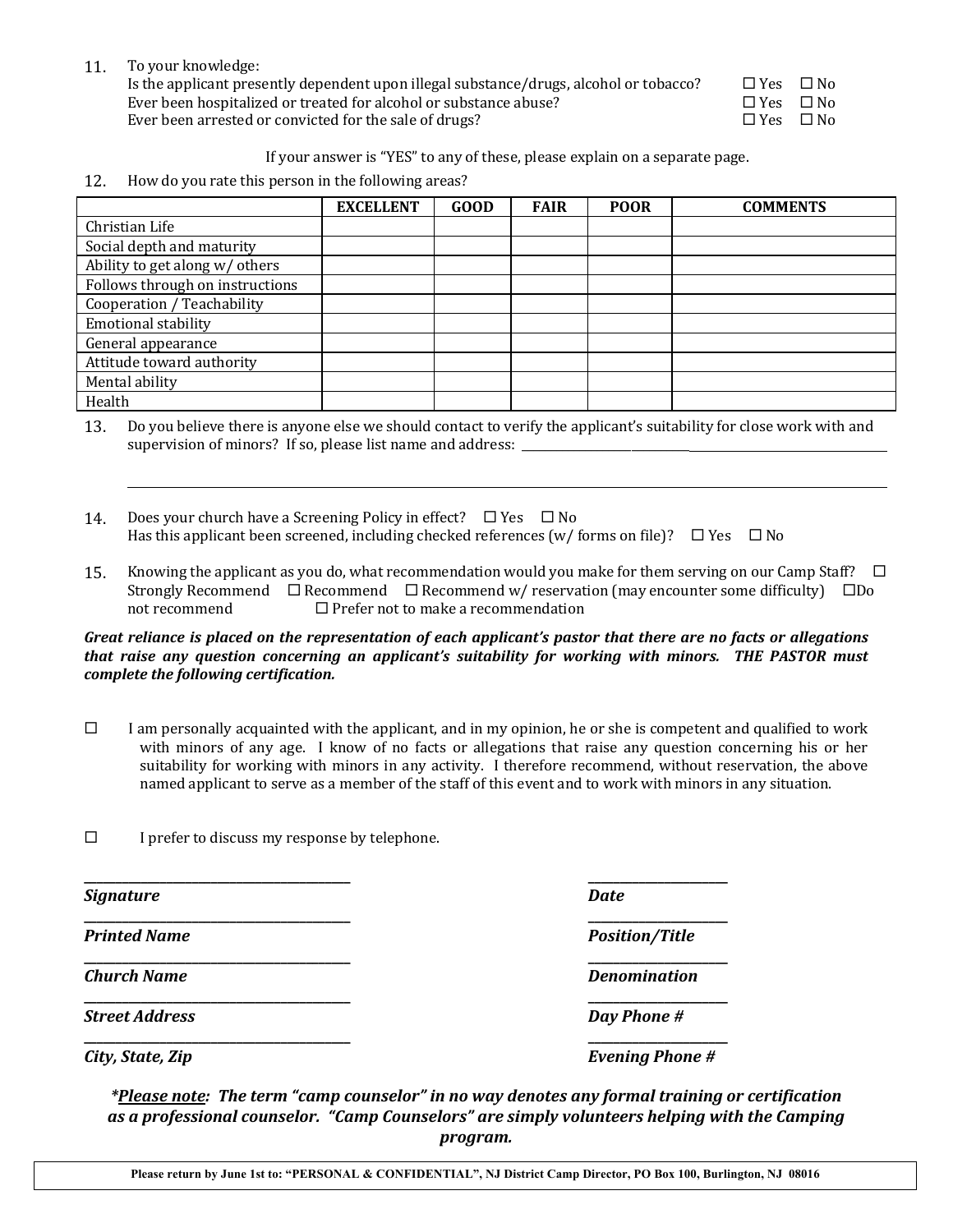

## TO BE COMPLETED BY APPLICANT

Position you are applying for:  $□$  Camp Counselor<sup>\*</sup>  $□$  Other Staff \_\_\_\_\_\_\_\_\_\_\_\_

**\_\_\_\_\_\_\_\_\_\_\_\_\_\_\_\_\_\_\_\_\_\_\_\_\_\_\_\_\_\_\_\_\_\_\_\_\_\_\_\_\_\_\_ \_\_\_\_\_\_\_\_\_\_\_\_\_\_\_\_\_\_\_\_\_\_\_\_**

I, **I** constant applicant's name) am applying to serve on staff at the NJ District Camps in the capacity indicated above. My service will involve the supervision or custody of minors. The NJ District cannot process my application any further until this reference, fully completed and signed, is received at the District Office. I have carefully read this entire form and authorize the release of any/all given herein to the District to be deemed confidential between you and the NJ District Council of the Assemblies of God.

*Applicant's* Signature *Date* 

#### **TO THE MINISRY LEADER**

We would appreciate your complete and confidential answers to the following questions. IF YOU ARE **RELATED TO THE APPLICANT, PLEASE GIVE THIS FORM TO LEADER IN THE CHURCH.** 

1. How long have you known the applicant?

How well do you know the applicant? \_\_\_\_\_\_\_\_

2. Do you believe the applicant is a committed Christian?  $\square$  Yes  $\square$  No  $\square$  Not sure

- 3. To what extent is the applicant involved in your church?<br> $\square$  No involvement  $\square$  Slightly involved  $\square$  Involv  $\Box$  Slightly involved  $\Box$  Involved Very involved
- 4. In what form of Christian service has the applicant been engaged? Briefly evaluate his/her success:
- 5. What leadership abilities and special talents has he/she shown?
- 6. Have you ever observed, associated or worked with the applicant in any connection with working with children and/or youth? If so, explain the situations?
- 7. In your opinion, is the applicant able to control children without going to extremes?
- 8. Are you aware of any emotional, mental or physical limitations of the applicant that would hinder the applicant's effectiveness? If so, please explain: \_\_\_\_\_\_\_
- 9. To your knowledge, has the applicant ever been convicted of child neglect, child abuse or a crime involving actual or attempted sexual molestation of a minor?  $\square$  Yes  $\square$  No If YES, explain: 1888
- 10. To your knowledge, has the applicant ever been charged, convicted or pled guilty to a criminal offense (excluding minor traffic violations).  $\Box$  Yes  $\Box$  No If YES, please explain: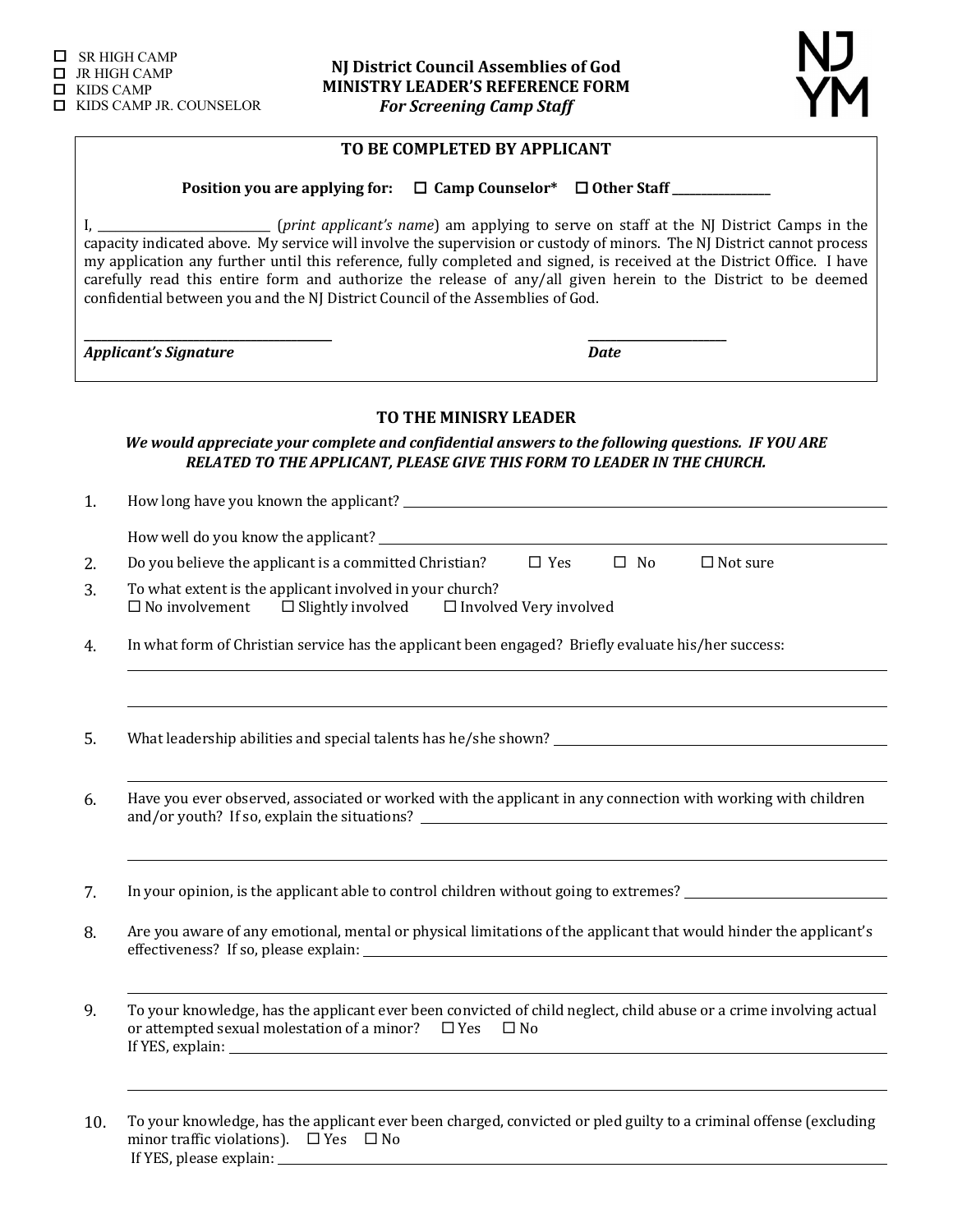| 11. | To your knowledge: |
|-----|--------------------|
|-----|--------------------|

| Is the applicant presently dependent upon illegal substance/drugs, alcohol or tobacco? |                      | $\Box$ Yes $\Box$ No |  |
|----------------------------------------------------------------------------------------|----------------------|----------------------|--|
| Ever been hospitalized or treated for alcohol or substance abuse?                      |                      | $\Box$ Yes $\Box$ No |  |
| Ever been arrested or convicted for the sale of drugs?                                 | $\Box$ Yes $\Box$ No |                      |  |

If your answer is "YES" to any of these, please explain on a separate page.

12. How do you rate this person in the following areas?

|                                 | <b>EXCELLENT</b> | <b>GOOD</b> | <b>FAIR</b> | <b>POOR</b> | <b>COMMENTS</b> |
|---------------------------------|------------------|-------------|-------------|-------------|-----------------|
| Christian Life                  |                  |             |             |             |                 |
| Social depth and maturity       |                  |             |             |             |                 |
| Ability to get along w/ others  |                  |             |             |             |                 |
| Follows through on instructions |                  |             |             |             |                 |
| Cooperation / Teachability      |                  |             |             |             |                 |
| <b>Emotional stability</b>      |                  |             |             |             |                 |
| General appearance              |                  |             |             |             |                 |
| Attitude toward authority       |                  |             |             |             |                 |
| Mental ability                  |                  |             |             |             |                 |
| Health                          |                  |             |             |             |                 |

13. Do you believe there is anyone else we should contact to verify the applicant's suitability for close work with and supervision of minors? If so, please list name and address:

- 14. Does your church have a Screening Policy in effect?  $\Box$  Yes  $\Box$  No Has this applicant been screened, including checked references (w/ forms on file)?  $\Box$  Yes  $\Box$  No
- 15. Knowing the applicant as you do, what recommendation would you make for them serving on our Camp Staff?  $\Box$ Strongly Recommend  $\Box$  Recommend  $\Box$  Recommend w/ reservation (may encounter some difficulty)  $\Box$ Do not recommend  $\Box$  Prefer not to make a recommendation

*Great reliance is placed on the representation of each applicant's pastor that there are no facts or allegations that raise any question concerning an applicant's suitability for working with minors. THE MINISTRY LEADER* must complete the following certification.

- $\Box$  I am personally acquainted with the applicant, and in my opinion, he or she is competent and qualified to work with minors of any age. I know of no facts or allegations that raise any question concerning his or her suitability for working with minors in any activity. I therefore recommend, without reservation, the above named applicant to serve as a member of the staff of this event and to work with minors in any situation.
- $\Box$  I prefer to discuss my response by telephone.

**\_\_\_\_\_\_\_\_\_\_\_\_\_\_\_\_\_\_\_\_\_\_\_\_\_\_\_\_\_\_\_\_\_\_\_\_\_\_\_\_\_\_ \_\_\_\_\_\_\_\_\_\_\_\_\_\_\_\_\_\_\_\_\_\_ Signature** *Date* **\_\_\_\_\_\_\_\_\_\_\_\_\_\_\_\_\_\_\_\_\_\_\_\_\_\_\_\_\_\_\_\_\_\_\_\_\_\_\_\_\_\_ \_\_\_\_\_\_\_\_\_\_\_\_\_\_\_\_\_\_\_\_\_\_** *Printed Name Position/Title* **\_\_\_\_\_\_\_\_\_\_\_\_\_\_\_\_\_\_\_\_\_\_\_\_\_\_\_\_\_\_\_\_\_\_\_\_\_\_\_\_\_\_ \_\_\_\_\_\_\_\_\_\_\_\_\_\_\_\_\_\_\_\_\_\_** *Church Name Denomination* **\_\_\_\_\_\_\_\_\_\_\_\_\_\_\_\_\_\_\_\_\_\_\_\_\_\_\_\_\_\_\_\_\_\_\_\_\_\_\_\_\_\_ \_\_\_\_\_\_\_\_\_\_\_\_\_\_\_\_\_\_\_\_\_\_ Street Address** *Day Phone Phone Day Phone* **\_\_\_\_\_\_\_\_\_\_\_\_\_\_\_\_\_\_\_\_\_\_\_\_\_\_\_\_\_\_\_\_\_\_\_\_\_\_\_\_\_\_ \_\_\_\_\_\_\_\_\_\_\_\_\_\_\_\_\_\_\_\_\_\_** *City, State, Zip Evening Phone #* 

*\*Please note: The term "camp counselor" in no way denotes any formal training or certification* as a professional counselor. "Camp Counselors" are simply volunteers helping with the Camping *program.*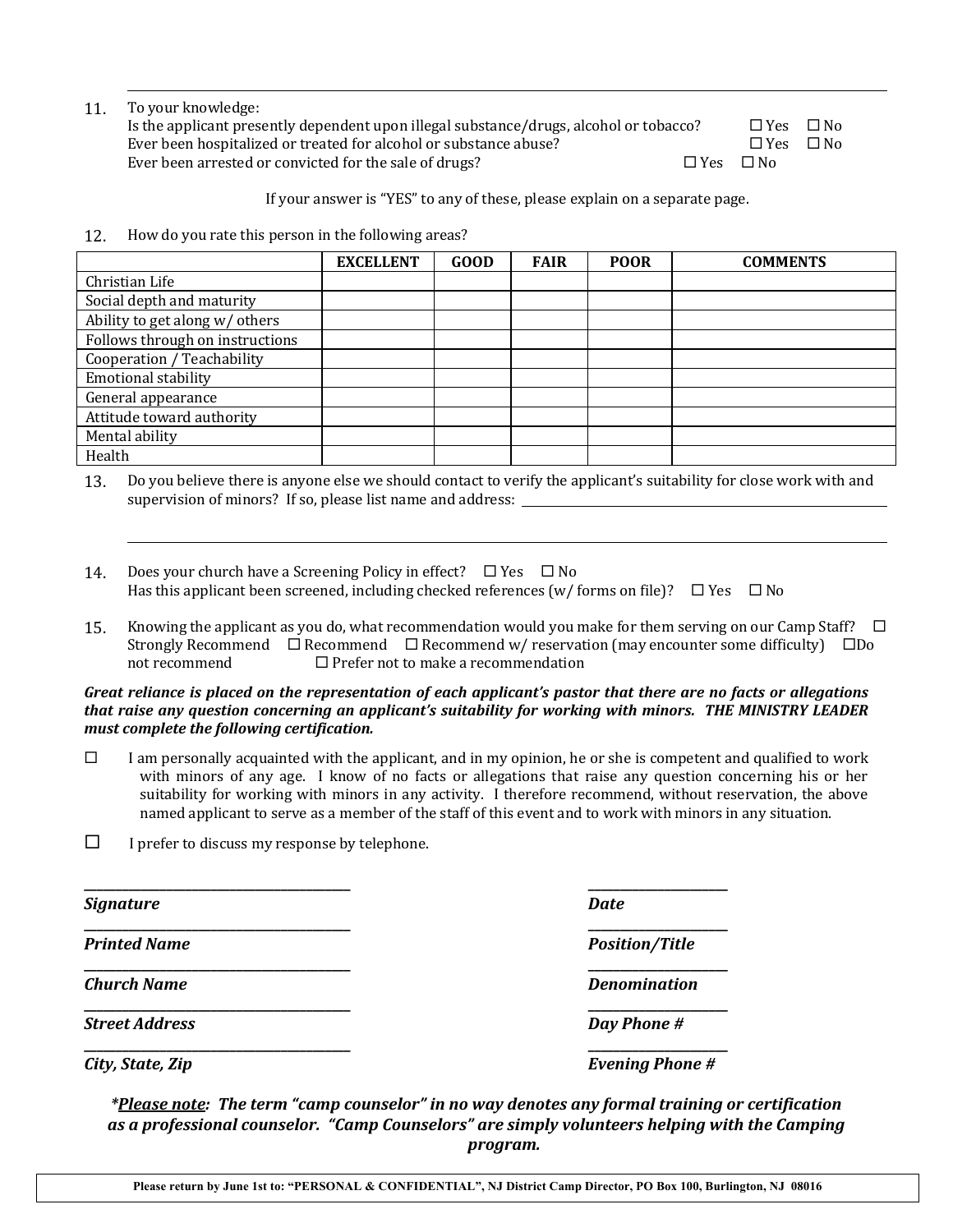

#### TO BE COMPLETED BY APPLICANT

Position you are applying for:  $□$  Camp Counselor<sup>\*</sup>  $□$  Other Staff \_\_\_\_\_\_\_\_\_\_\_\_

**\_\_\_\_\_\_\_\_\_\_\_\_\_\_\_\_\_\_\_\_\_\_\_\_\_\_\_\_\_\_\_\_\_\_\_\_\_\_\_\_\_\_\_ \_\_\_\_\_\_\_\_\_\_\_\_\_\_\_\_\_\_\_\_\_\_\_\_**

I, \_\_\_\_\_\_\_\_\_\_\_\_\_\_\_\_\_\_\_\_\_\_\_\_\_\_ (*print applicant's name*) am applying to serve on staff at the NJ District Camps in the capacity indicated above. My service will involve the supervision or custody of minors. The NJ District cannot process my application any further until this reference, fully completed and signed, is received at the District Office. I have carefully read this entire form and authorize the release of any/all given herein to the District to be deemed confidential between you and the NJ District Council of the Assemblies of God.

*Applicant's* Signature *Date* 

#### TO THE EMPLOYER / EDUCATOR / FRIEND

We would appreciate your complete and confidential answers to the following questions. IF YOU ARE RELATED TO THE APPLICANT, PLEASE GIVE THIS FORM TO ANOTHER INDIVIDUAL WHO KNOWS THE APPLICANT WELL.

1. How long have you known the applicant? 

2. In what relationship? 

3. What leadership abilities and special talents has he/she shown? 

4. State briefly your opinion of the applicant's dedication to complete an assigned task: \_\_\_\_\_\_\_\_\_\_\_\_\_\_\_\_\_\_\_\_

5. To your knowledge, does the applicant have any emotional, mental, or physical handicaps that would hinder their effectiveness?  $\Box$  Yes  $\Box$  No If the answer is yes, please explain :

6. Have you ever observed, associated or worked with the applicant in any connection with working with children and/or youth? If so, explain the situations? \_\_\_\_\_\_\_\_\_\_\_\_\_\_\_\_\_\_\_\_\_\_\_\_\_\_\_\_\_\_\_\_\_\_\_

7. In your opinion, is the applicant able to control children without going to extremes? 1. The mass of the applicant able to control children without going to extremes? If NO, please explain: 

\_\_\_\_\_\_\_\_\_\_\_\_\_\_\_\_\_\_\_\_\_\_\_\_\_\_\_\_\_\_\_\_\_\_\_\_\_\_\_\_\_\_\_\_\_\_\_\_\_\_\_\_\_\_\_\_\_\_\_\_\_\_\_\_\_\_\_\_\_\_\_\_\_\_\_\_\_\_\_\_\_\_\_\_\_\_

\_\_\_\_\_\_\_\_\_\_\_\_\_\_\_\_\_\_\_\_\_\_\_\_\_\_\_\_\_\_\_\_\_\_\_\_\_\_\_\_\_\_\_\_\_\_\_\_\_\_\_\_\_\_\_\_\_\_\_\_\_\_\_\_\_\_\_\_\_\_\_\_\_\_\_\_\_\_\_\_\_\_\_\_\_\_

8. How would you rate the applicant's ethical standards?  $\Box$  Above average  $\Box$ Average  $\Box$ Below average

9. To your knowledge, has the applicant ever been convicted of child neglect, child abuse or a crime involving actual or attempted sexual molestation of a minor?  $\Box$  Yes  $\Box$  No If YES, please explain on a separate sheet.

10. To your knowledge, has the applicant ever been charged, convicted or pled guilty to a criminal offense (excluding minor traffic violations).  $\Box$  Yes  $\Box$  No